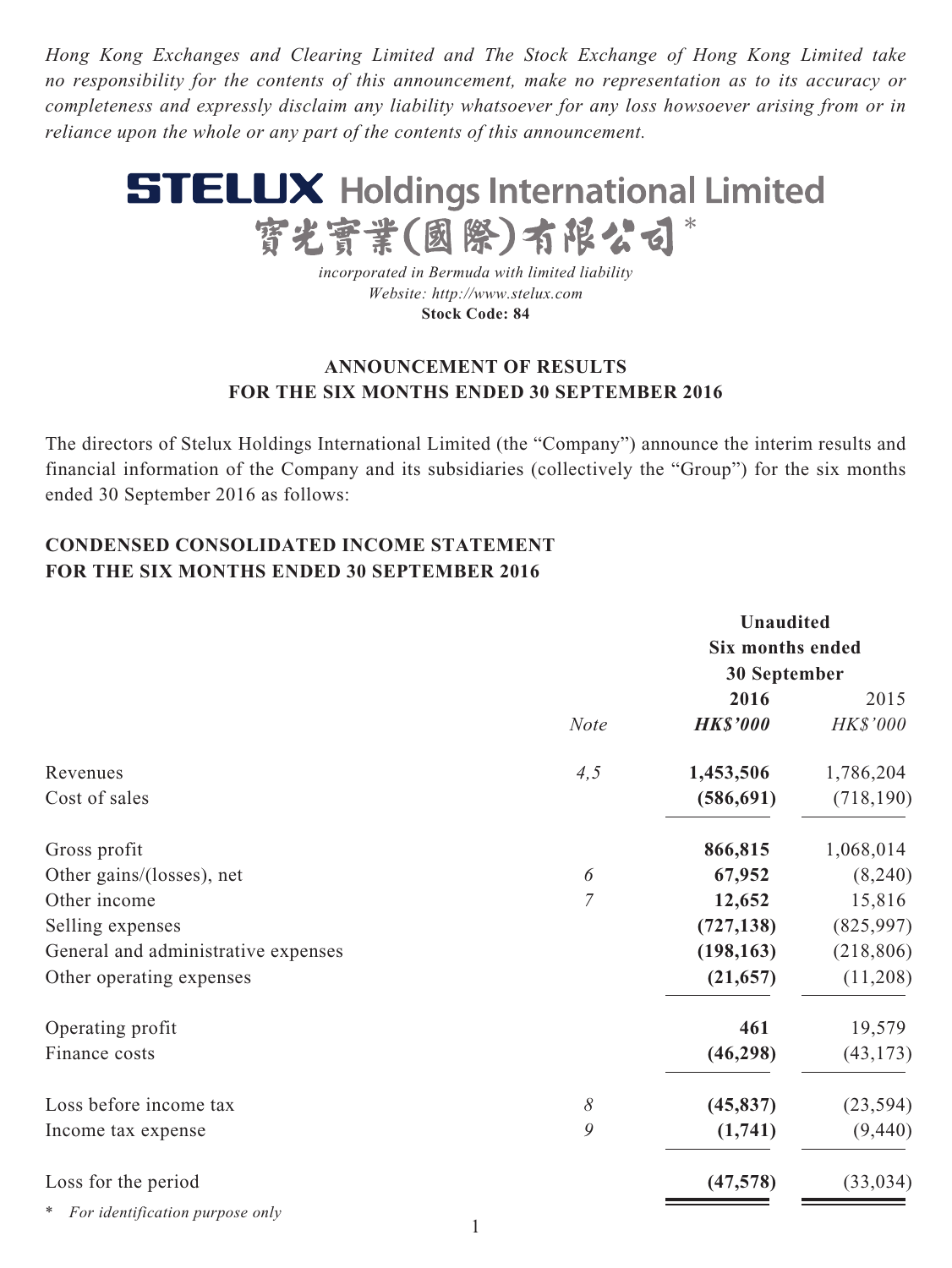# **CONDENSED CONSOLIDATED INCOME STATEMENT (Continued)**

|                                                                                |             | <b>Unaudited</b><br><b>Six months ended</b><br>30 September |                         |  |
|--------------------------------------------------------------------------------|-------------|-------------------------------------------------------------|-------------------------|--|
|                                                                                | <b>Note</b> | 2016<br><b>HK\$'000</b>                                     | 2015<br><b>HK\$'000</b> |  |
| Attributable to:<br>Equity holders of the Company<br>Non-controlling interests |             | (47,666)<br>88                                              | (33,079)<br>45          |  |
| Loss for the period                                                            |             | (47,578)                                                    | (33, 034)               |  |
| Dividends                                                                      | 10          |                                                             |                         |  |
| Loss per share for loss attributable to                                        | 11          | <b>HK</b> cents                                             | HK cents                |  |
| the equity holders of the Company<br>$-$ Basic                                 |             | (4.55)                                                      | (3.16)                  |  |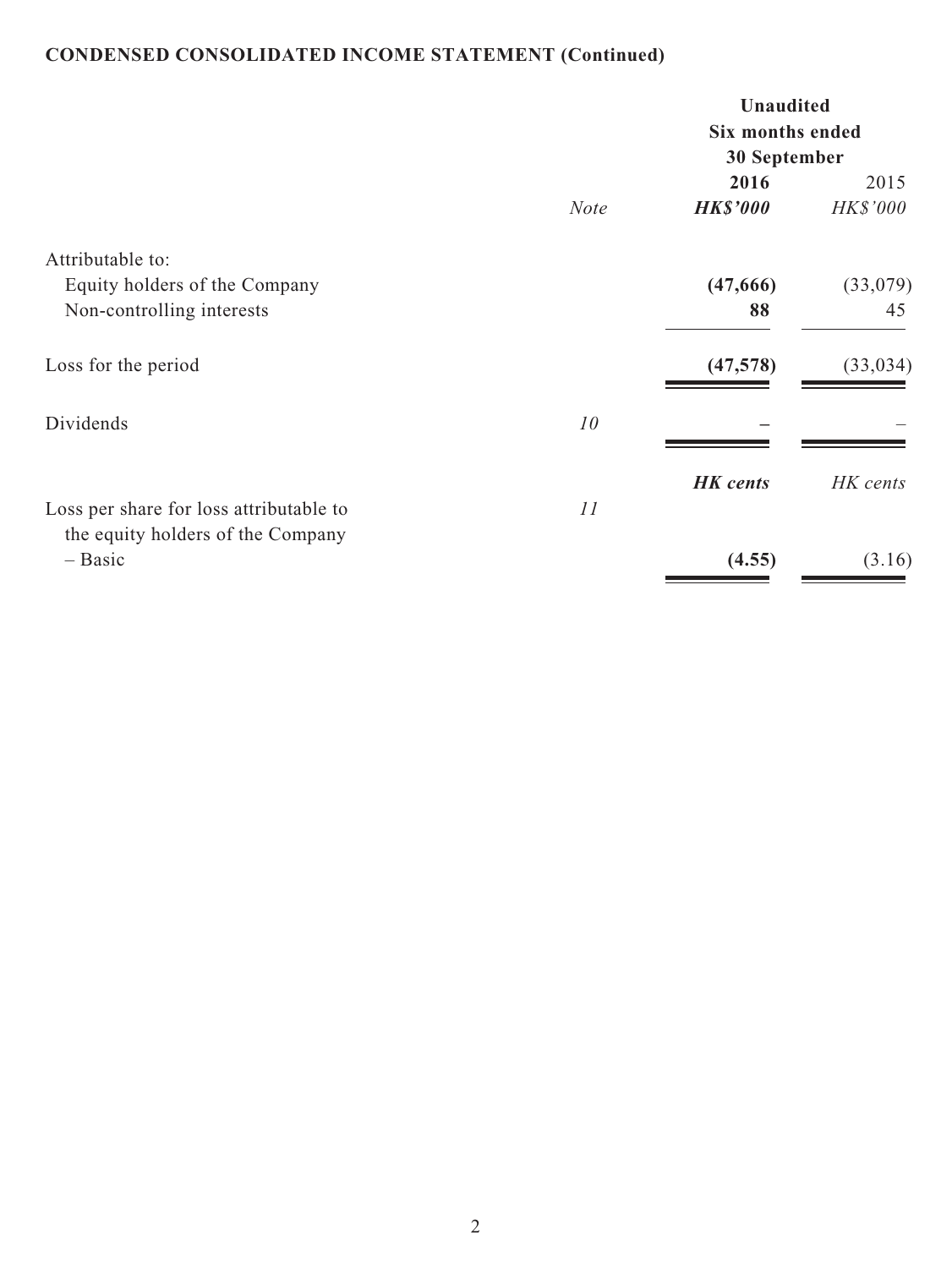# **CONDENSED CONSOLIDATED STATEMENT OF COMPREHENSIVE INCOME FOR THE SIX MONTHS ENDED 30 SEPTEMBER 2016**

| <b>Unaudited</b> |                                      |
|------------------|--------------------------------------|
|                  |                                      |
| 30 September     |                                      |
| 2016             | 2015                                 |
| <b>HK\$'000</b>  | HK\$'000                             |
| (47, 578)        | (33, 034)                            |
|                  |                                      |
|                  |                                      |
| (38, 528)        | (57, 398)                            |
| (60)             | (63)                                 |
| (38, 588)        | (57, 461)                            |
| (86, 166)        | (90, 495)                            |
|                  |                                      |
|                  | (89, 602)                            |
| 25               | (893)                                |
| (86, 166)        | (90, 495)                            |
|                  | <b>Six months ended</b><br>(86, 191) |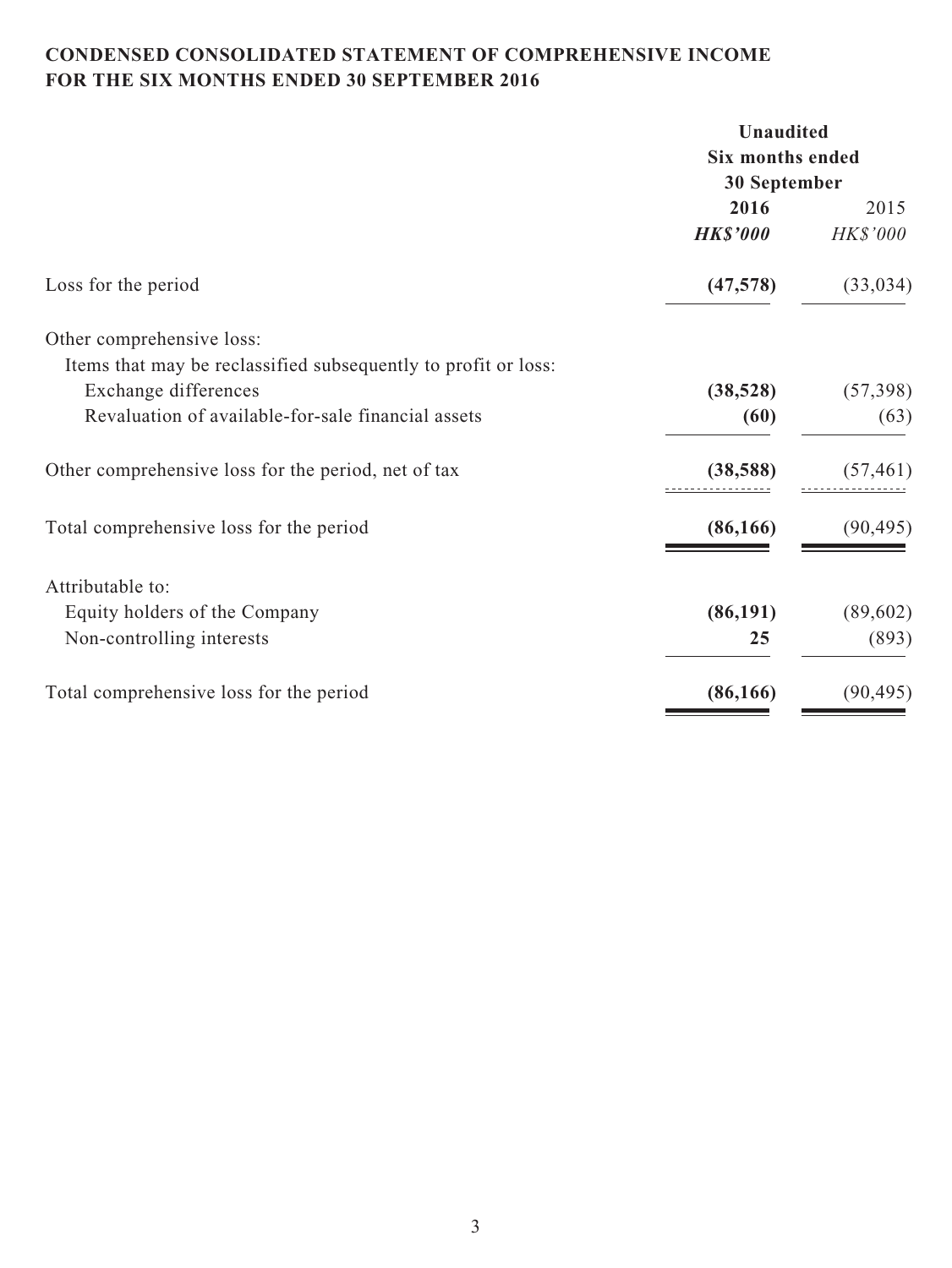# **CONDENSED CONSOLIDATED BALANCE SHEET AS AT 30 SEPTEMBER 2016**

|                                                                                                                     |             | <b>Unaudited</b><br><b>30 September</b> | 31 March                   |
|---------------------------------------------------------------------------------------------------------------------|-------------|-----------------------------------------|----------------------------|
|                                                                                                                     |             | 2016                                    | 2016                       |
|                                                                                                                     | <b>Note</b> | <b>HK\$'000</b>                         | HK\$'000                   |
| <b>ASSETS</b>                                                                                                       |             |                                         |                            |
| Non-current assets                                                                                                  |             |                                         |                            |
| Property, plant and equipment                                                                                       |             | 423,700                                 | 451,192                    |
| Prepayment of lease premium<br>Intangible assets                                                                    |             | 27,346<br>105,628                       | 29,777<br>104,200          |
| Deferred tax assets                                                                                                 |             | 88,646                                  | 76,162                     |
| Available-for-sale financial assets                                                                                 |             | 12,069                                  | 12,129                     |
| Debtors, deposits and prepayments                                                                                   | 12          | 139,164                                 | 153,846                    |
|                                                                                                                     |             | 796,553                                 | 827,306                    |
| Current assets                                                                                                      |             |                                         |                            |
| <b>Stocks</b>                                                                                                       | 12          | 1,054,361                               | 1,098,607                  |
| Debtors, deposits and prepayments<br>Bank balances and cash                                                         |             | 414,181<br>582,716                      | 433,250<br>599,225         |
|                                                                                                                     |             | 2,051,258                               | 2,131,082                  |
| Total assets                                                                                                        |             | 2,847,811                               | 2,958,388                  |
| <b>EQUITY</b><br>Capital and reserves attributable to<br>the equity holders of the Company                          |             |                                         |                            |
| Share capital<br>Reserves                                                                                           |             | 104,647<br>961,875                      | 104,647<br>1,125,156       |
| Shareholders' funds<br>Non-controlling interests                                                                    |             | 1,066,522<br>7,040                      | 1,229,803<br>7,015         |
| Total equity                                                                                                        |             | 1,073,562                               | 1,236,818                  |
| <b>LIABILITIES</b><br>Non-current liabilities<br>Deferred tax liabilities<br><b>Borrowings</b><br>Convertible bonds |             | 12,393<br>16,428                        | 7,342<br>18,048<br>336,475 |
|                                                                                                                     |             | 28,821                                  | 361,865                    |
| <b>Current liabilities</b>                                                                                          |             |                                         |                            |
| Creditors and accruals                                                                                              | 13          | 636,870                                 | 589,235                    |
| Income tax payable                                                                                                  |             | 8,016                                   | 4,082                      |
| <b>Borrowings</b>                                                                                                   |             | 1,100,542                               | 656,439                    |
| Convertible bonds                                                                                                   |             |                                         | 109,949                    |
|                                                                                                                     |             | 1,745,428                               | 1,359,705                  |
| Total liabilities                                                                                                   |             | 1,774,249                               | 1,721,570                  |
| Total equity and liabilities                                                                                        |             | 2,847,811                               | 2,958,388                  |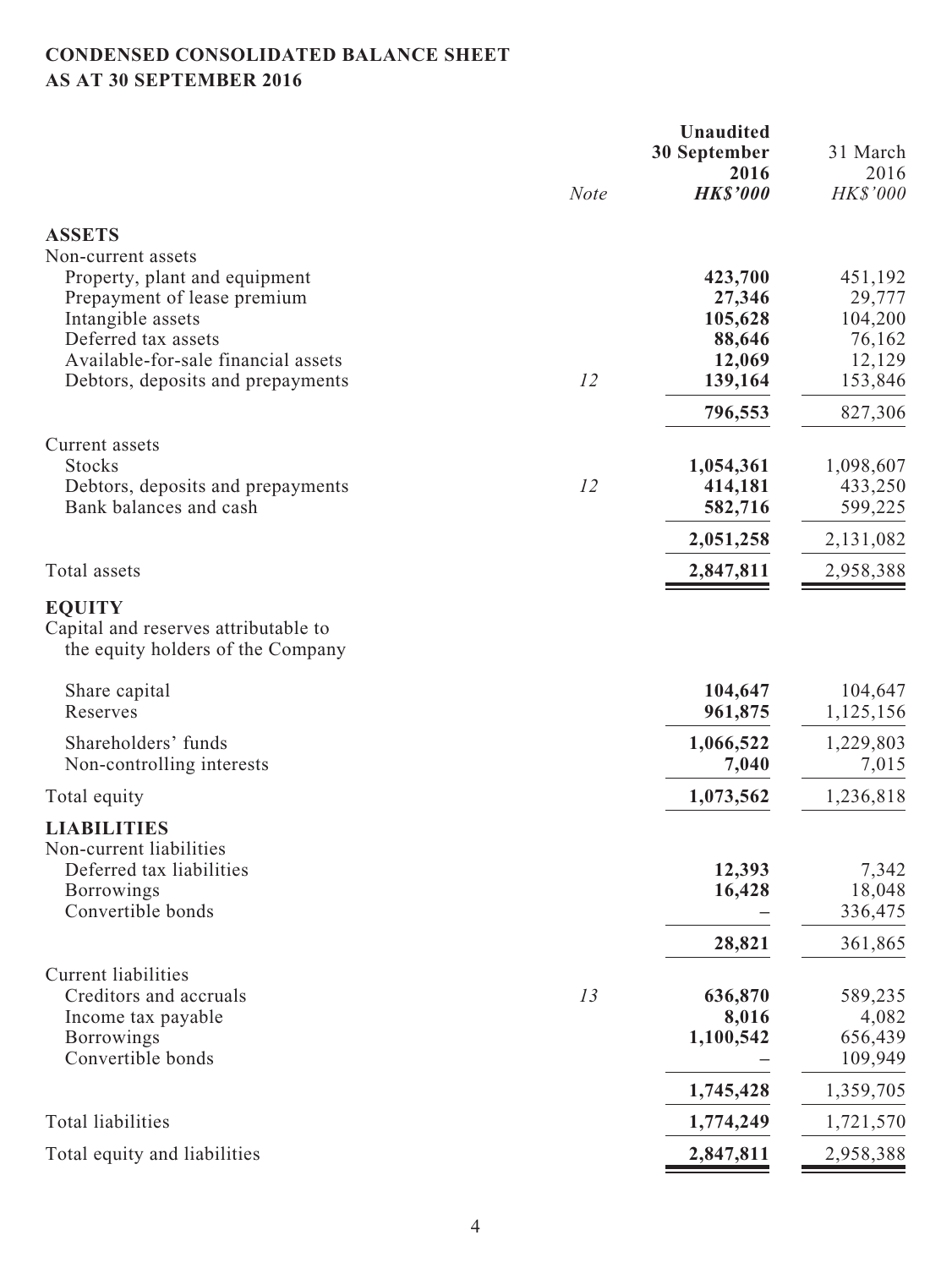### **NOTES:**

#### **1. BASIS OF PREPARATION**

These unaudited condensed interim consolidated financial information have been prepared in accordance with Hong Kong Accounting Standard ("HKAS") 34 "Interim Financial Reporting" issued by the Hong Kong Institute of Certified Public Accountants ("HKICPA"), and the applicable requirements of Appendix 16 of the Rules Governing the Listing of Securities on The Stock Exchange of Hong Kong Limited (the "Stock Exchange").

The condensed interim consolidated financial information should be read in conjunction with the 2016 annual financial statements, which have been prepared in accordance with HKFRS.

Except as mentioned below, the accounting policies and methods of computation used in the preparation of these condensed interim consolidated financial information are consistent with those used in the annual financial statements for the year ended 31 March 2016.

The following amendments to standards and interpretations are mandatory for accounting periods beginning on or after 1 April 2016. The adoption of these amendments to standards and interpretations does not have any significant impact to the results and financial position of the Group:

| Annual improvements project 2014 | Annual improvements 2012-2014 cycle                                   |
|----------------------------------|-----------------------------------------------------------------------|
| HKAS 1 (Amendment)               | Disclosure initiative                                                 |
| HKAS 16 and HKAS 38 (Amendment)  | Classification of acceptable methods of depreciation and amortisation |
| HKAS 16 and HKAS 41 (Amendment)  | Agriculture: Bearer plants                                            |
| HKAS 27 (Amendment)              | Equity methods in separate financial statements                       |
| HKFRS 10, HKFRS 12               | Investment entities: Applying the consolidation exception             |
| and HKAS 28 (Amendment)          |                                                                       |
| HKFRS 11 (Amendment)             | Accounting for acquisitions of interests in joint operations          |
| <b>HKFRS 14</b>                  | Regulatory deferral accounts                                          |
|                                  |                                                                       |

The Group has not early adopted any new standards, amendments to standards and interpretations of HKFRS which have been issued but not yet effective for the financial year ending 31 March 2017.

Taxes on income in the interim periods are accrued using the tax rate that would be applicable to expected total annual earnings.

#### **2. ESTIMATES**

The preparation of condensed interim consolidated financial information requires management to make judgements, estimates and assumptions that affect the application of accounting policies and the reported amounts of assets and liabilities, income and expense. Actual results may differ from these estimates.

In preparing these condensed interim consolidated financial information, the significant judgements made by management in applying the Group's accounting policies and the key sources of estimation uncertainty were the same as those that applied to the consolidated financial statements for the year ended 31 March 2016.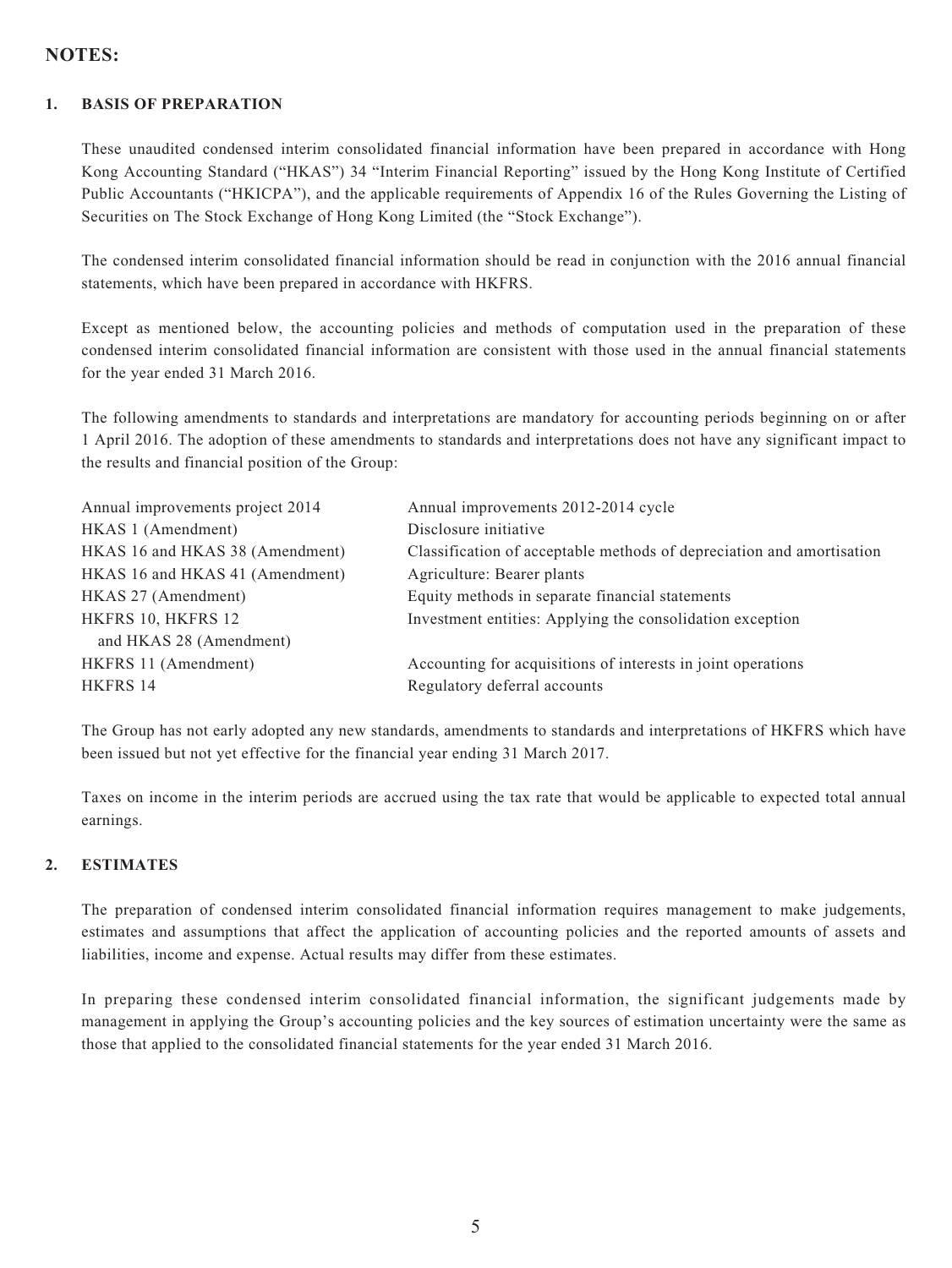#### **3. FINANCIAL RISK MANAGEMENT**

#### **3.1 Financial risk factors**

The Group's activities expose it to a variety of financial risks: foreign exchange risk, interest rate risk, credit risk and liquidity risk.

The condensed interim consolidated financial information does not include all financial risk management information and disclosures required in the annual financial statements, and should be read in conjunction with the Group's annual financial statements as at 31 March 2016.

There have been no changes in the risk management policies since year end.

#### **3.2 Fair value estimation**

The Group's financial instruments carried at fair value are analysed by the valuation method. The different levels have been defined as follows:

- Quoted prices (unadjusted) in active markets for identical assets or liabilities (level 1).
- Inputs other than quoted prices included within level 1 that are observable for the asset or liability, either directly (that is, as prices) or indirectly (that is, derived from prices) (level 2).
- Inputs for the asset or liability that are not based on observable market data (that is, unobservable inputs) (level 3).

The Group's available-for-sale financial assets and liability components of convertible bonds are measured at fair value and are classified as level 3.

There were no transfers of financial instruments between level 1, level 2 and level 3 during the period.

The Group's level 3 instruments are determined by using valuation techniques including discount cash flow analysis, with reference to inputs such as dividend stream, discount rates and other specific input relevant to those particular financial instruments.

There were no changes in valuation techniques during the period.

#### **3.3 Group's valuation process**

The Group's finance department reviews the valuations of the Group's financial instruments that are stated at fair value for financial reporting purposes, including level 3 fair values. These valuation results are then reported to the chief financial officer and Group senior management for discussions in relation to the valuation processes and the reasonableness of the valuation results.

#### **3.4 Fair value of financial assets and liabilities measured at amortised cost**

The carrying amounts of the Group's financial assets including cash and cash equivalents, deposits in approved financial institutions and debtors and financial liabilities including creditors and short-term borrowings, approximate their fair values due to their short maturities.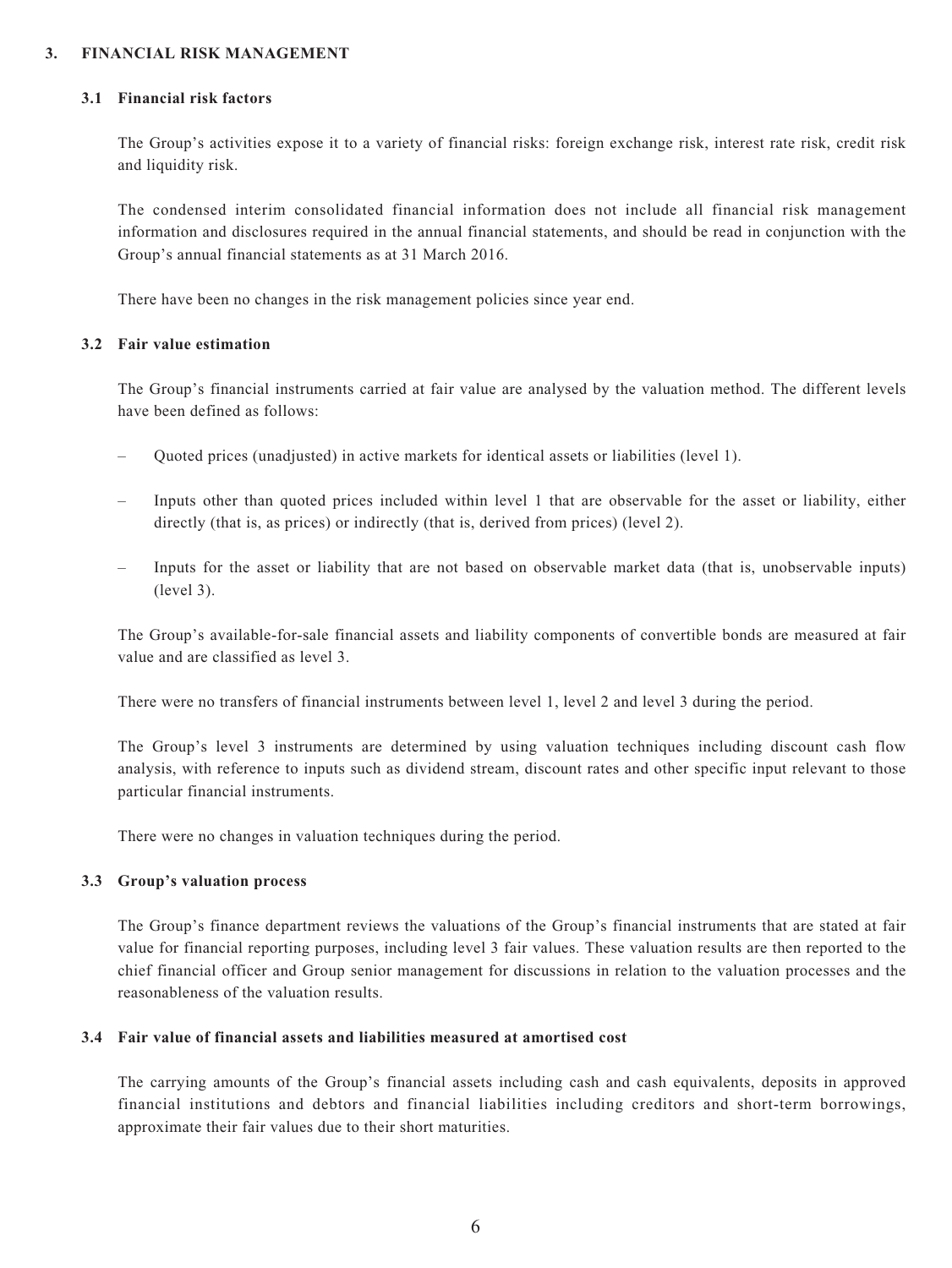#### **4. SEGMENT INFORMATION**

The chief operating decision-makers have been identified as the executive directors. The executive directors review the Group's financial information mainly from product and geographical perspectives. From a geographical perspective, the executive directors assess the performance of the Group's watch and optical operations in Hong Kong, Macau and Mainland China and the rest of Asia.

Revenue represents sales of goods. Sales between operating segments are carried out on terms equivalent to those prevailing in arm's length transactions. The executive directors assess the performance of the operating segments based on a measure of adjusted earnings before interest and tax (EBIT). This measurement basis excludes unallocated income and net corporate expenses.

|                           |                 | Six months ended 30 September 2016 |                       |                 |                 |                 |
|---------------------------|-----------------|------------------------------------|-----------------------|-----------------|-----------------|-----------------|
|                           | Watch retail    |                                    | <b>Optical retail</b> |                 |                 |                 |
|                           | Hong Kong,      |                                    | Hong Kong,            |                 |                 |                 |
|                           | Macau and       |                                    | Macau and             |                 |                 |                 |
|                           | Mainland        | Rest of                            | Mainland              | Rest of         | Wholesale       | Group           |
|                           | China           | Asia                               | China                 | Asia            | trading         | <b>Total</b>    |
|                           | <b>HK\$'000</b> | <b>HK\$'000</b>                    | <b>HK\$'000</b>       | <b>HK\$'000</b> | <b>HK\$'000</b> | <b>HK\$'000</b> |
| <b>Revenues</b>           |                 |                                    |                       |                 |                 |                 |
| <b>Gross segment</b>      | 502,396         | 166,096                            | 516,735               | 101,707         | 274,640         | 1,561,574       |
| Inter-segment             |                 |                                    |                       |                 | (108, 068)      | (108, 068)      |
|                           | 502,396         | 166,096                            | 516,735               | 101,707         | 166,572         | 1,453,506       |
| <b>Segment results</b>    | (39, 112)       | (10, 322)                          | 25,627                | (17, 516)       | 21,589          | (19, 734)       |
| <b>Unallocated</b> income |                 |                                    |                       |                 |                 | 75,901          |
| Net corporate expenses    |                 |                                    |                       |                 |                 | (55,706)        |
| <b>Operating profit</b>   |                 |                                    |                       |                 |                 | 461             |
| <b>Finance costs</b>      |                 |                                    |                       |                 |                 | (46, 298)       |
| Loss before income tax    |                 |                                    |                       |                 |                 | (45, 837)       |
| Income tax expense        |                 |                                    |                       |                 |                 | (1,741)         |
| Loss after income tax     |                 |                                    |                       |                 |                 | (47,578)        |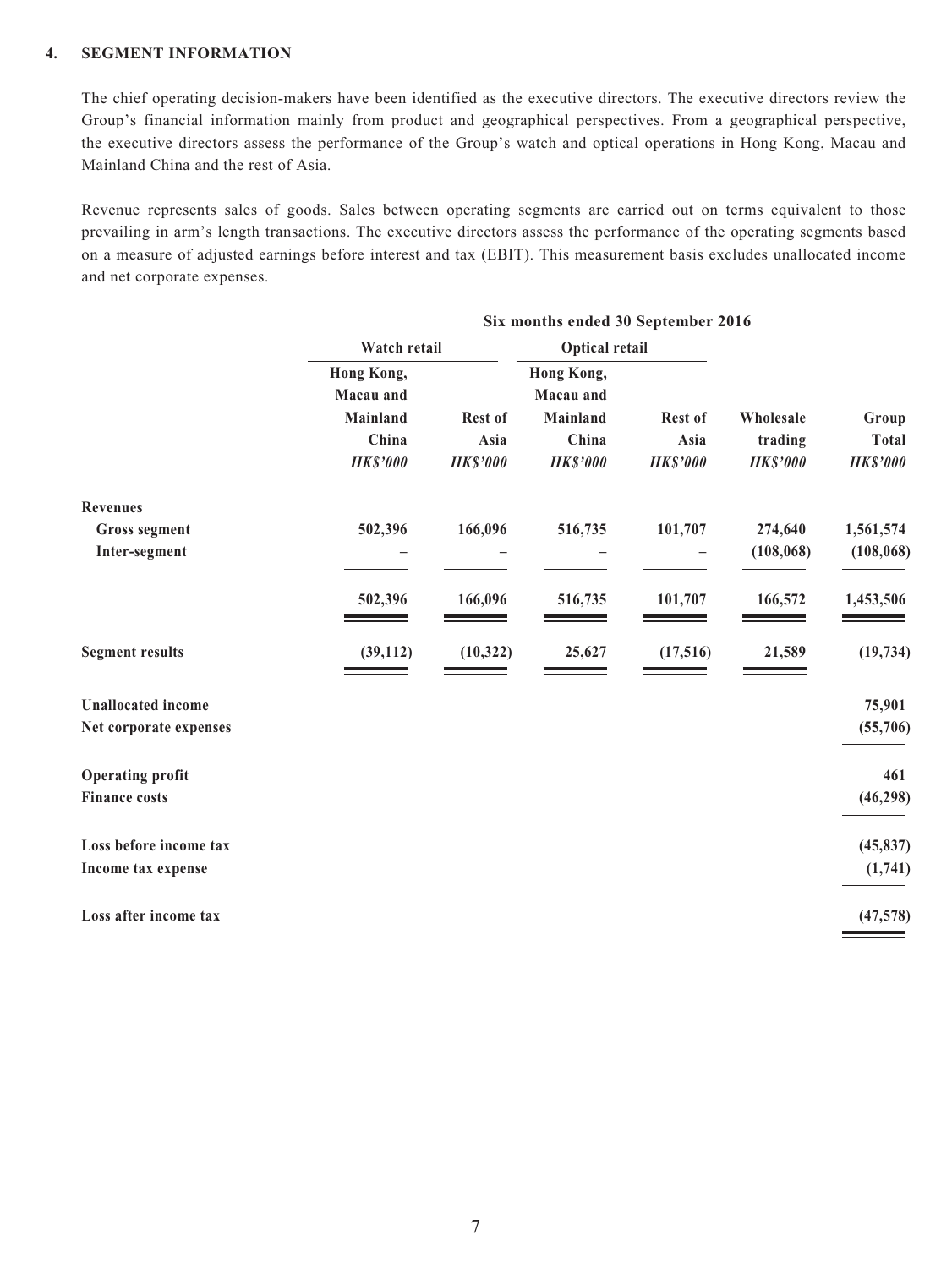#### **4. SEGMENT INFORMATION (Continued)**

|                        |              | Six months ended 30 September 2015 |                |           |            |            |
|------------------------|--------------|------------------------------------|----------------|-----------|------------|------------|
|                        | Watch retail |                                    | Optical retail |           |            |            |
|                        | Hong Kong,   |                                    | Hong Kong,     |           |            |            |
|                        | Macau and    |                                    | Macau and      |           |            |            |
|                        | Mainland     | Rest of                            | Mainland       | Rest of   | Wholesale  | Group      |
|                        | China        | Asia                               | China          | Asia      | trading    | Total      |
|                        | HK\$'000     | HK\$'000                           | HK\$'000       | HK\$'000  | HK\$'000   | HK\$'000   |
| Revenues               |              |                                    |                |           |            |            |
| Gross segment          | 759,817      | 198,103                            | 544,678        | 114,927   | 328,810    | 1,946,335  |
| Inter-segment          |              |                                    |                |           | (160, 131) | (160, 131) |
|                        | 759,817      | 198,103                            | 544,678        | 114,927   | 168,679    | 1,786,204  |
| Segment results        | 39,308       | (23, 622)                          | 26,120         | (11, 534) | 36,662     | 66,934     |
| Net corporate expenses |              |                                    |                |           |            | (47, 355)  |
| Operating profit       |              |                                    |                |           |            | 19,579     |
| Finance costs          |              |                                    |                |           |            | (43, 173)  |
| Loss before income tax |              |                                    |                |           |            | (23, 594)  |
| Income tax expense     |              |                                    |                |           |            | (9, 440)   |
| Loss after income tax  |              |                                    |                |           |            | (33, 034)  |

There have been no material changes in total assets and total liabilities from the amount disclosed in the last annual financial statements.

#### **5. REVENUES**

|                |                 | Six months ended<br>30 September |  |
|----------------|-----------------|----------------------------------|--|
|                | 2016            | 2015                             |  |
|                | <b>HK\$'000</b> | HK\$'000                         |  |
| Turnover       |                 |                                  |  |
| Sales of goods | 1,453,506       | 1,786,204                        |  |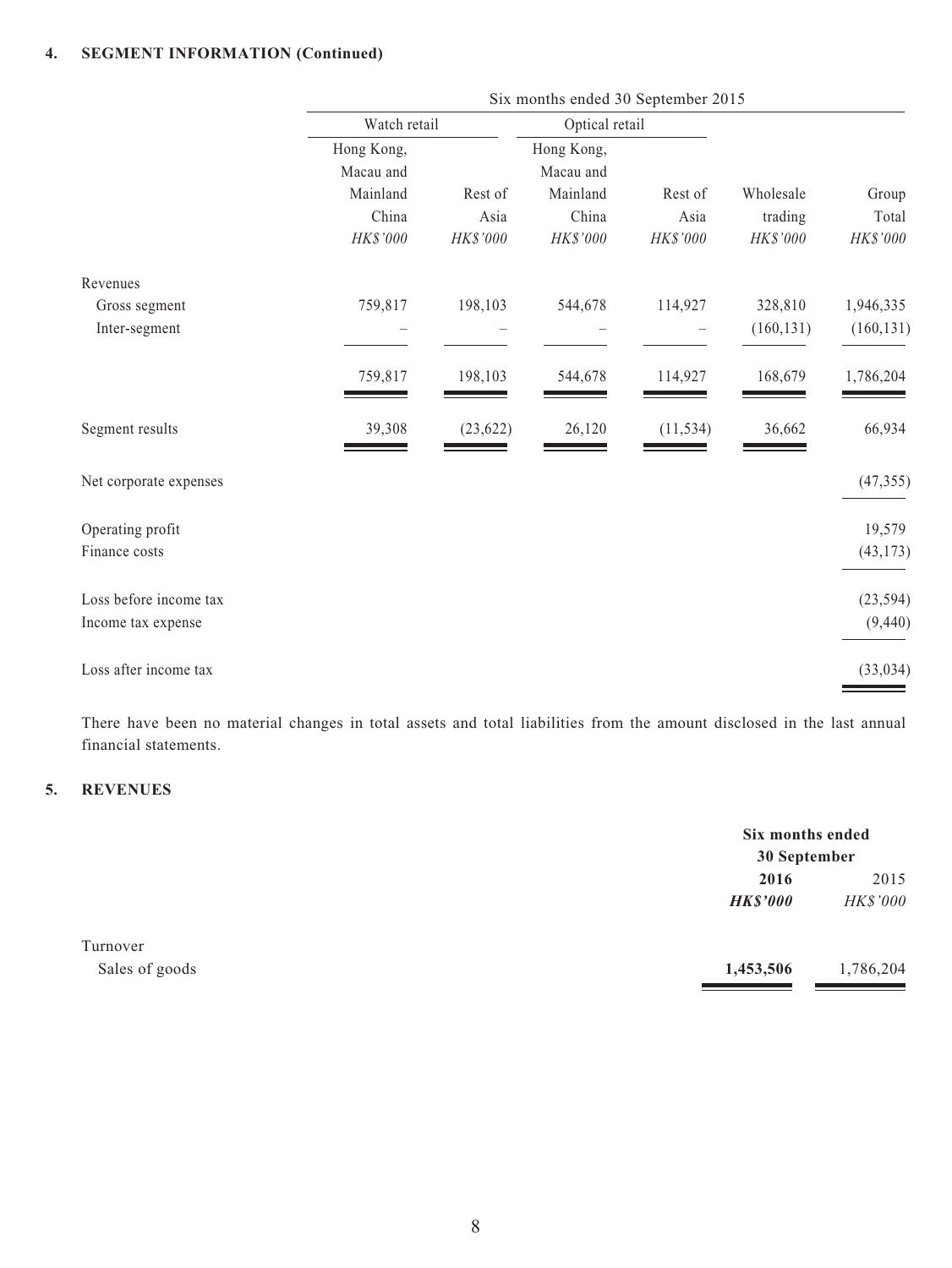|                                                               | Six months ended<br>30 September |           |
|---------------------------------------------------------------|----------------------------------|-----------|
|                                                               |                                  |           |
|                                                               | 2016                             | 2015      |
|                                                               | <b>HK\$'000</b>                  | HK\$'000  |
| (Loss)/gain on disposal of property, plant and equipment, net | (491)                            | 296       |
| Exchange loss, net                                            | (7, 458)                         | (22, 621) |
| Gain upon redemption of convertible bonds                     | 75,901                           |           |
| Gain on remeasuring to fair value of the existing interest in |                                  |           |
| an associate on acquisition of control                        |                                  | 4,222     |
| Gain on bargain purchase of a subsidiary                      |                                  | 9,863     |
|                                                               | 67,952                           | (8,240)   |

#### **7. OTHER INCOME**

|                                | Six months ended<br>30 September |          |
|--------------------------------|----------------------------------|----------|
|                                | 2016                             | 2015     |
|                                | <b>HK\$'000</b>                  | HK\$'000 |
| Building management fee income | 1,170                            | 1,170    |
| Interest income                | 1,738                            | 957      |
| Sundries                       | 9,744                            | 13,689   |
|                                | 12,652                           | 15,816   |

#### **8. EXPENSES BY NATURE**

Expenses included in arriving at the loss before income tax are analysed as follows:

|                                                | Six months ended<br>30 September |                 |
|------------------------------------------------|----------------------------------|-----------------|
|                                                |                                  |                 |
|                                                | 2016                             | 2015            |
|                                                | <b>HK\$'000</b>                  | <i>HK\$'000</i> |
| Depreciation of property, plant and equipment  |                                  |                 |
| $-$ Owned                                      | 49,360                           | 51,513          |
| Amortisation of prepayment of lease premium    | 2,928                            | 3,039           |
| Amortisation of intangible assets              | 1,173                            | 1,203           |
| Operating leases on buildings                  | 342,465                          | 358,141         |
| Provision/(write back of provision) for stocks | 3,215                            | (1,669)         |
| Donations                                      | 121                              | 154             |
| Employee benefit expenses                      | 304,717                          | 362,360         |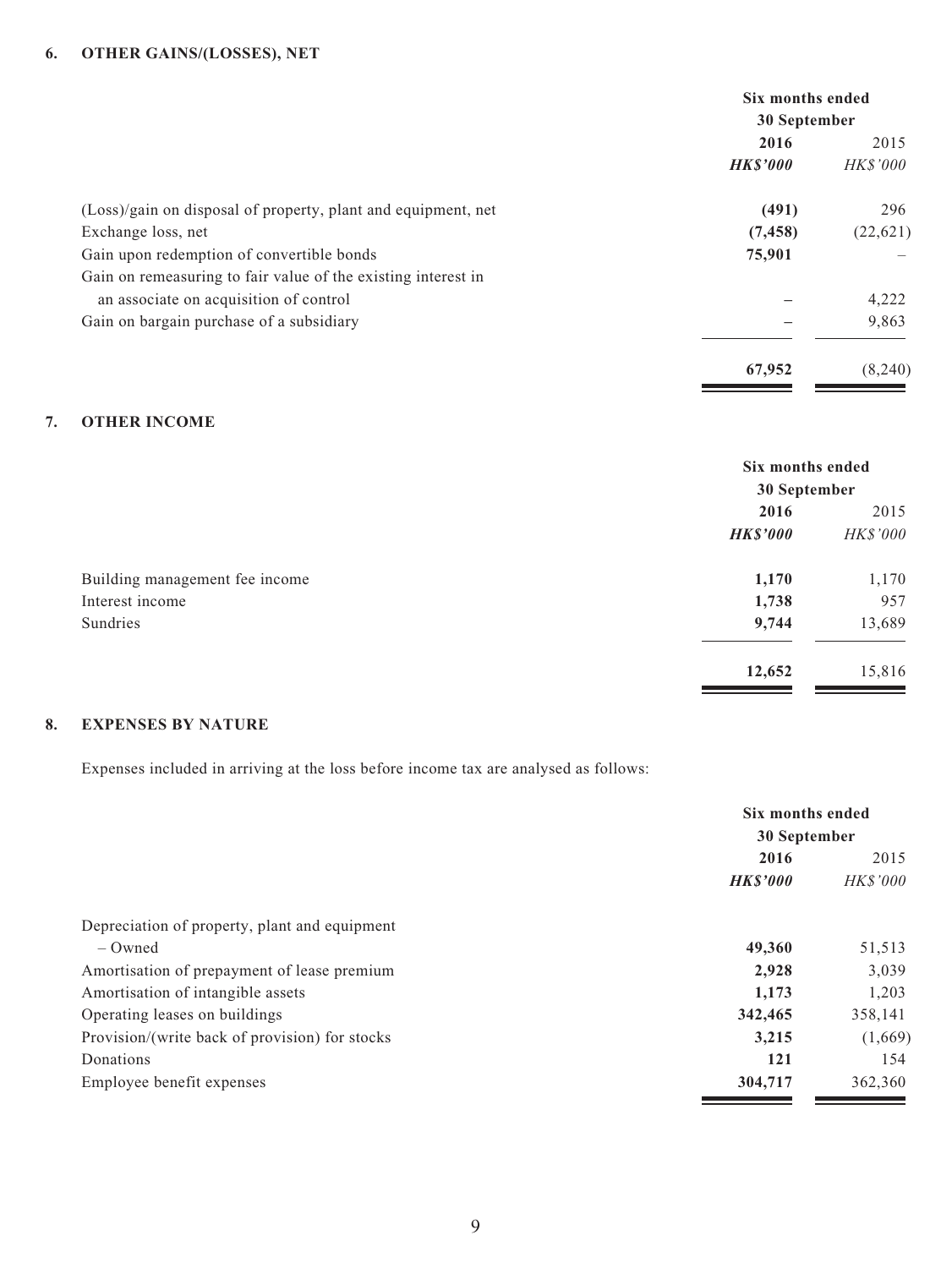#### **9. INCOME TAX EXPENSE**

Hong Kong profits tax has been provided at the rate of 16.5% on the estimated assessable profits for the six months ended 30 September 2016 (2015: 16.5%) less relief for available tax losses. Taxation on overseas profits has been calculated on the estimated assessable profits for the six months ended 30 September 2016 at the rates of taxation prevailing in those territories in which the Group operates.

The amount of income tax charged to the consolidated income statement represents:

|                                                   | Six months ended |                 |
|---------------------------------------------------|------------------|-----------------|
|                                                   | 30 September     |                 |
|                                                   | 2016             |                 |
|                                                   | <b>HK\$'000</b>  | <b>HK\$'000</b> |
| Current income tax                                |                  |                 |
| Hong Kong profits tax                             | 3,782            | 6,871           |
| Overseas profits tax                              | 4,243            | 3,513           |
| (Over)/under provisions in respect of prior years | (27)             | 206             |
|                                                   | 7,998            | 10,590          |
| Deferred income tax                               | (6,257)          | (1,150)         |
| Income tax expense                                | 1,741            | 9,440           |

#### **10. DIVIDENDS**

|                                          |                 | Six months ended<br>30 September |  |
|------------------------------------------|-----------------|----------------------------------|--|
|                                          |                 |                                  |  |
|                                          | 2016            | 2015                             |  |
|                                          | <b>HK\$'000</b> | <b>HK\$'000</b>                  |  |
| No interim dividend for 2016 (2015: nil) |                 |                                  |  |

At a meeting held on 24 November 2016, the directors did not propose the payment of an interim dividend for the six months ended 30 September 2016. (2015: nil)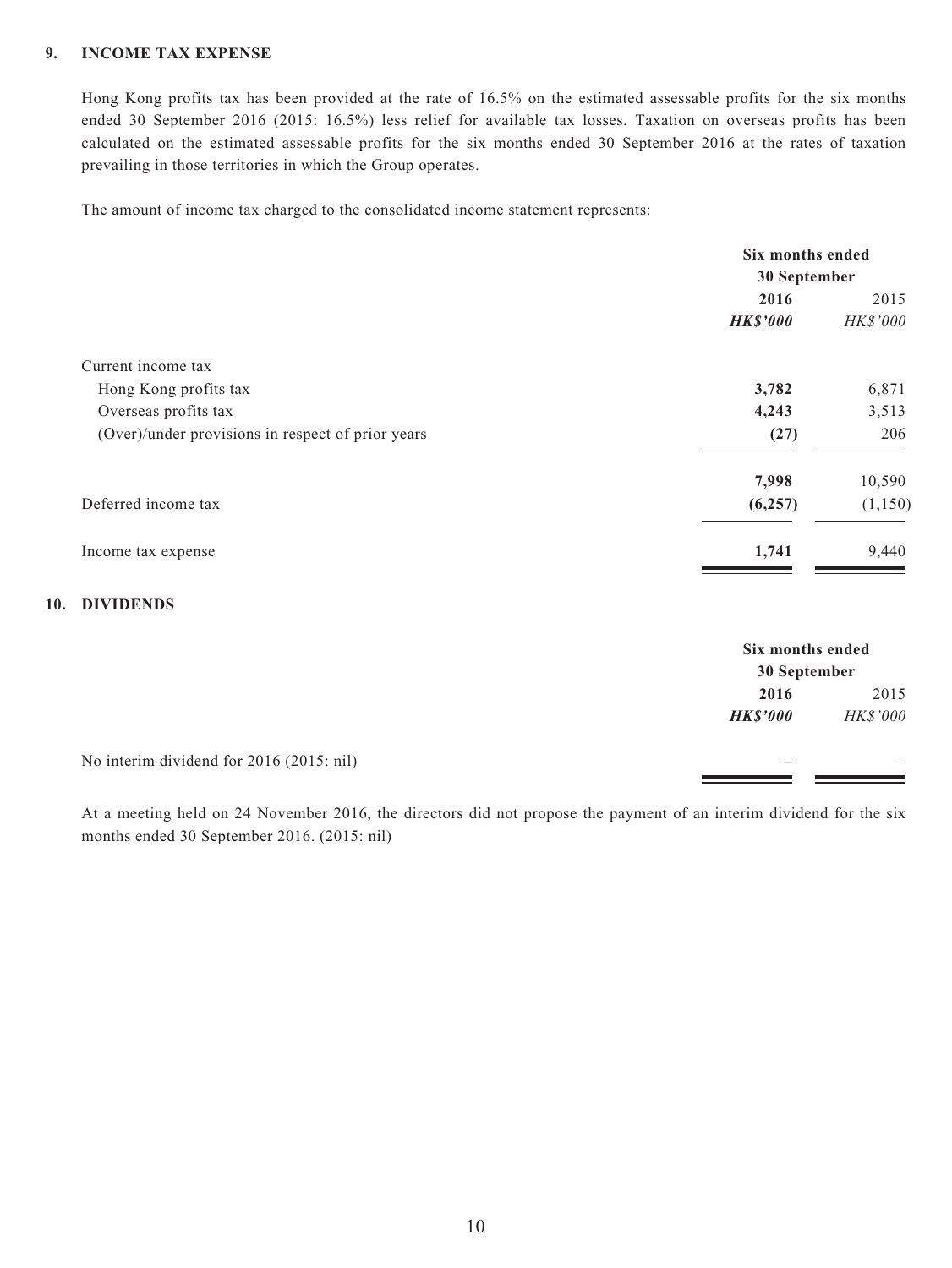#### **11. LOSS PER SHARE**

#### **Basic**

Basic loss per share is calculated by dividing the loss attributable to equity holders of the Company by the weighted average number of ordinary shares in issue during the period.

|                                                                 | Six months ended<br>30 September |           |
|-----------------------------------------------------------------|----------------------------------|-----------|
|                                                                 |                                  |           |
|                                                                 | 2016                             | 2015      |
| Weighted average number of ordinary shares in issue (thousands) | 1,046,474                        | 1,046,474 |
| Loss attributable to equity holders of the Company (HK\$'000)   | (47,666)                         | (33,079)  |
| Basic loss per share (HK cents)                                 | (4.55)                           | (3.16)    |

#### **12. DEBTORS, DEPOSITS AND PREPAYMENTS**

|                                                 | 30 September    | 31 March   |
|-------------------------------------------------|-----------------|------------|
|                                                 | 2016            | 2016       |
|                                                 | <b>HK\$'000</b> | HK\$'000   |
| Trade debtors, gross                            | 246,404         | 249,337    |
| Less: provision for impairment of trade debtors | (522)           | (549)      |
| Trade debtors, net                              | 245,882         | 248,788    |
| Deposits, prepayments and other debtors         | 307,463         | 338,308    |
|                                                 | 553,345         | 587,096    |
| Less: non-current portion                       | (139, 164)      | (153, 846) |
| Current portion                                 | 414,181         | 433,250    |
| Trade debtors analysed by invoice date (note):  |                 |            |
| Below 60 days                                   | 62,680          | 54,902     |
| Over 60 days                                    | 183,724         | 194,435    |
|                                                 | 246,404         | 249,337    |

#### *Note:*

The Group allows an average credit period of 60 days from the invoice date to its trade debtors.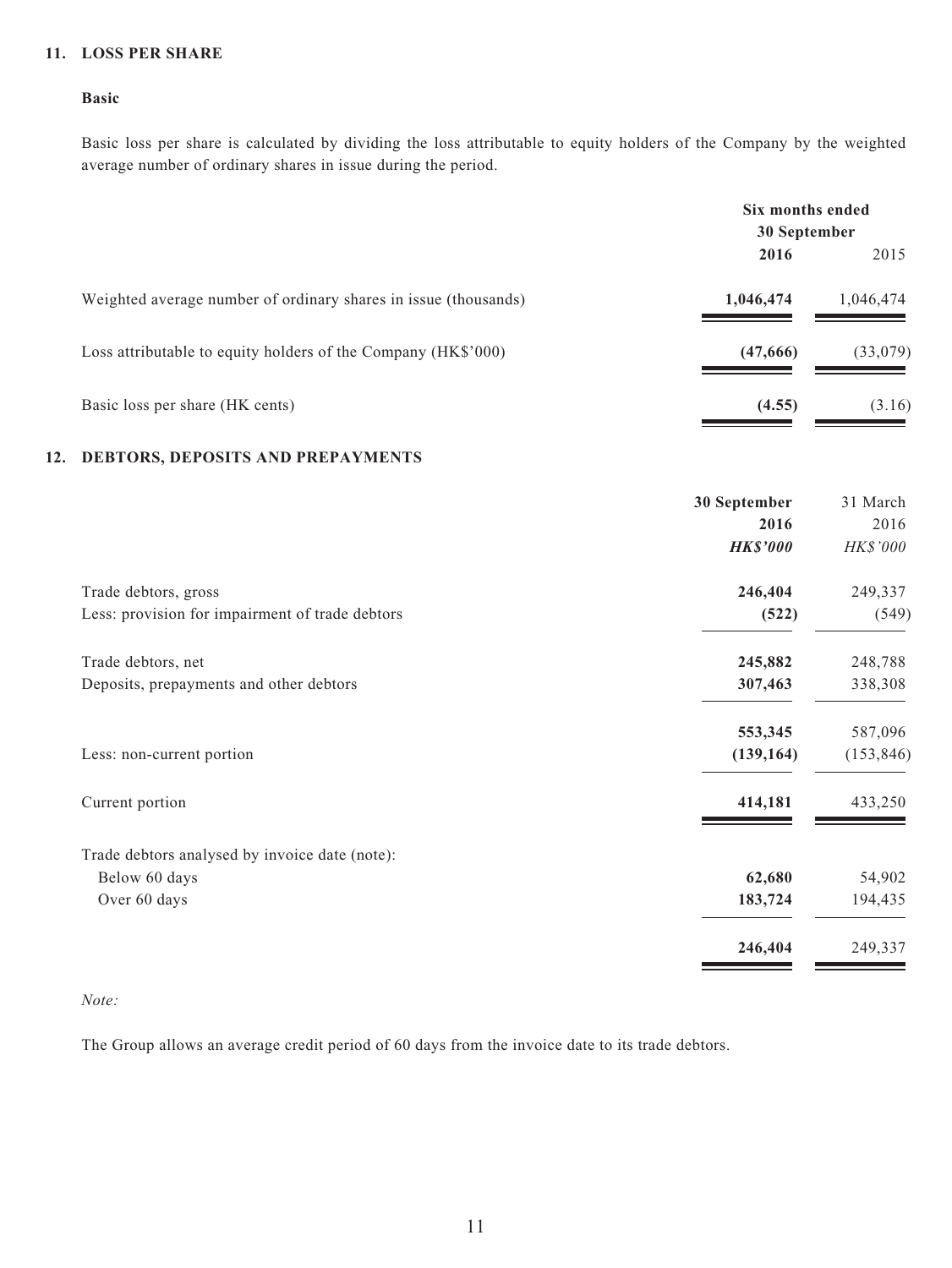#### **13. CREDITORS AND ACCRUALS**

|     |                                                        | 30 September    | 31 March |
|-----|--------------------------------------------------------|-----------------|----------|
|     |                                                        | 2016            | 2016     |
|     |                                                        | <b>HK\$'000</b> | HK\$'000 |
|     | Trade creditors analysed by invoice date:              |                 |          |
|     | Below 60 days                                          | 345,738         | 317,014  |
|     | Over 60 days                                           | 6,072           | 4,247    |
|     |                                                        | 351,810         | 321,261  |
|     | Other creditors and accruals                           | 285,060         | 267,974  |
|     |                                                        | 636,870         | 589,235  |
| 14. | <b>COMMITMENTS</b>                                     |                 |          |
|     |                                                        | 30 September    | 31 March |
|     |                                                        | 2016            | 2016     |
|     |                                                        | <b>HK\$'000</b> | HK\$'000 |
|     | Capital commitments for property, plant and equipment: |                 |          |
|     | Contracted but not provided for                        | 5,237           | 6,275    |
|     | Authorised but not contracted for                      | 461             | 8,509    |
|     |                                                        | 5,698           | 14,784   |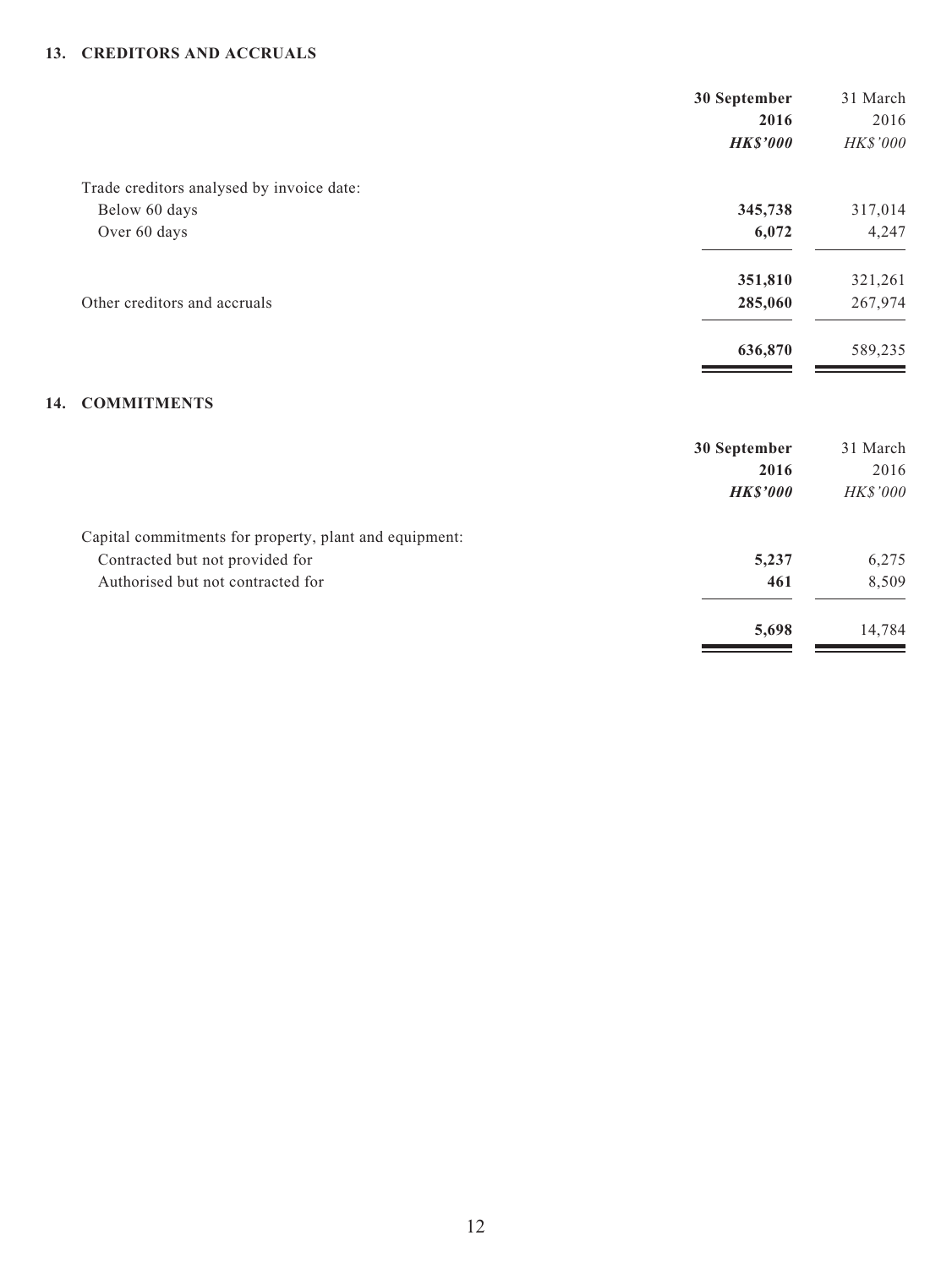## **MANAGEMENT DISCUSSION AND ANALYSIS**

## **BUSINESS REVIEW**

- Group Turnover decreased by 18.6% (FX neutral: 17.8%)
- Group Gross Profit Margin at 59.6%
- Group Net Loss at HK\$47.7 million
- Inventory reduced by HK\$44.2 million, or 4% vs March 2016
- Net cash inflow from operating activities of HK\$80 million

Faced with an underlying tough retail environment, the Group recorded a decline in turnover of 18.6% (FX neutral: 17.8%) to HK\$1,453.5 million (1H 2015: HK\$1,786.2 million) and a loss attributable to Group equity holders of HK\$47.7 million (1H 2015: HK\$33.1 million) for the six months ended 30 September 2016. The loss includes the non-cash impact of the following:

- the gain upon redemption of convertible bonds of HK\$75.9 million;
- amortization of share-based payment of convertible bonds of HK\$9.3 million; and
- an increase in the liability component of convertible bonds of HK\$41.2 million.

The Group's different businesses returned mixed results with our wholesale and optical retail businesses more resilient.

For the period under review, the Group continued to adopt strategies to reduce costs and to maintain liquidity. Tight cost control measures to contain shop rentals, staff costs and other operating overheads saw a 10.3% fall in operating costs, whilst Group CAPEX decreased by 49.2% to around HK\$28.6 million (1H 2015: HK\$56.3 million).

Strict inventory control measures yielded positive results with Group inventory at HK\$1,054.4 million, falling 4.0% and 13.4% respectively against that as at the end of March 2016 and September 2015. Group gross profit margin remained stable at 59.6% (1H 2015: 59.8%).

Group gearing ratio increased to 50.1% (March 2016: 42.4%) as Group net debts edged up to HK\$534.3 million (March 2016: HK\$521.7 million) and there was a decrease in shareholder's funds. The convertible bonds issued in 2012 were fully settled in September 2016 via refinancing from bank loans.

# **INTERIM DIVIDEND**

Given the current retail operating environment, the Board does not recommend the payment of an interim dividend for the six months ended 30 September 2016 (2015: nil).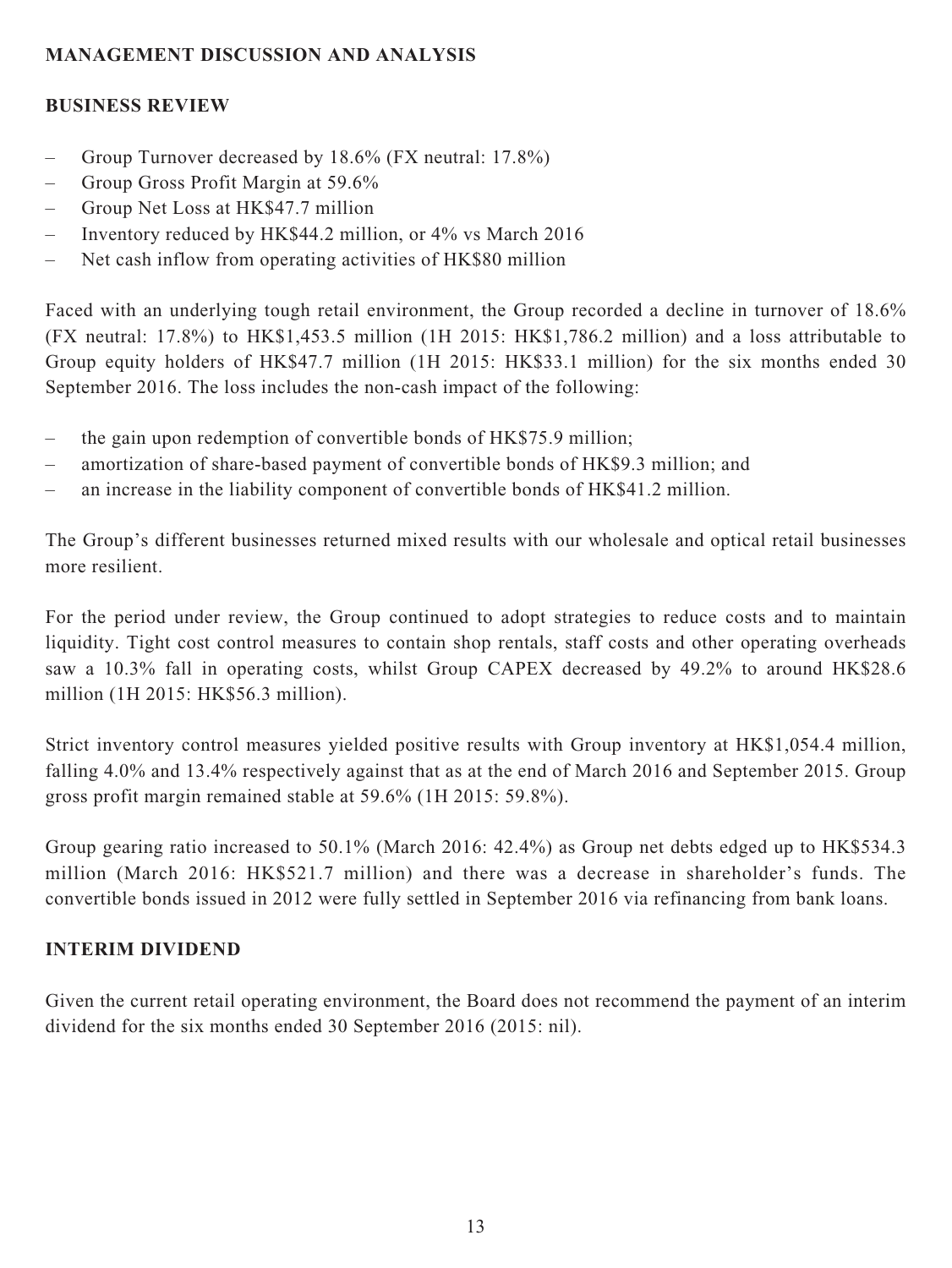### **CITY CHAIN GROUP**

- City Chain Group turnover down 30.2%
- City Chain Group LBIT of HK\$49.4 million

City Chain Group, a leading multi-branded premium lifestyle watch retailer, with around 320 stores in Hong Kong, Macau, Mainland China, Singapore, Thailand and Malaysia together with on-line stores at http://citychain.tmall.com and http://titus.tmall.com posted a decrease in turnover of 30.2% to HK\$668.5 million (1H 2015: HK\$957.9 million) whilst recording a loss before interest and tax (LBIT) of HK\$49.4 million (1H 2015: EBIT of HK\$15.7 million).

### **Hong Kong and Macau**

Turnover at City Chain Hong Kong and Macau continued to be affected by the shrinking size of the mid-market retail watch segment due to reduced Chinese tourist spending and domestic consumption. As such, a steep decline in turnover of 34.5% to HK\$423.5 million was posted (1H 2015: HK\$646.6 million). Notwithstanding this, City Chain continues to maintain a leading market share in this market segment. Further, a LBIT of HK\$7.4 million (1H 2015: EBIT of HK\$67.9 million) was also reported.

Operating costs fell 18.3% owing to shop consolidation and shop relocation initiatives, and also softening rentals. However, we are still affected by stores with high rentals committed in 2014. As these high rental stores are phased out, bottom line will improve.

### **Mainland China**

Due to underlying poor consumer sentiment, exacerbated by deleveraging in the watch industry due to overstocking and the e-commerce challenge, turnover in 1H 2016 at our City Chain operations in Mainland China fell by 30.3% (FX neutral: 25.9%) to HK\$78.9 million (1H 2015: HK\$113.2 million). Effective measures during the past twelve months have reduced operating costs by 24.6%. Therefore, a LBIT of HK\$31.7 million was recorded (1H 2015: HK\$28.6 million). We will reassess store networks, shop productivity and operating structures to improve top and bottom line performance.

Our watch e-business posted an improved performance and with further fine tuning, we expect this to continue.

#### **Southeast Asia**

Turnover at our City Chain business in Malaysia, Singapore and Thailand fell by 16.2% to HK\$166.1 million (1H 2015: HK\$198.1 million). However, with fine-tuned product mix and rigorous cost reduction, operating loss narrowed significantly to HK\$10.3 million (1H 2015: a loss of HK\$23.6 million) whilst operations in Malaysia have resumed profit contribution.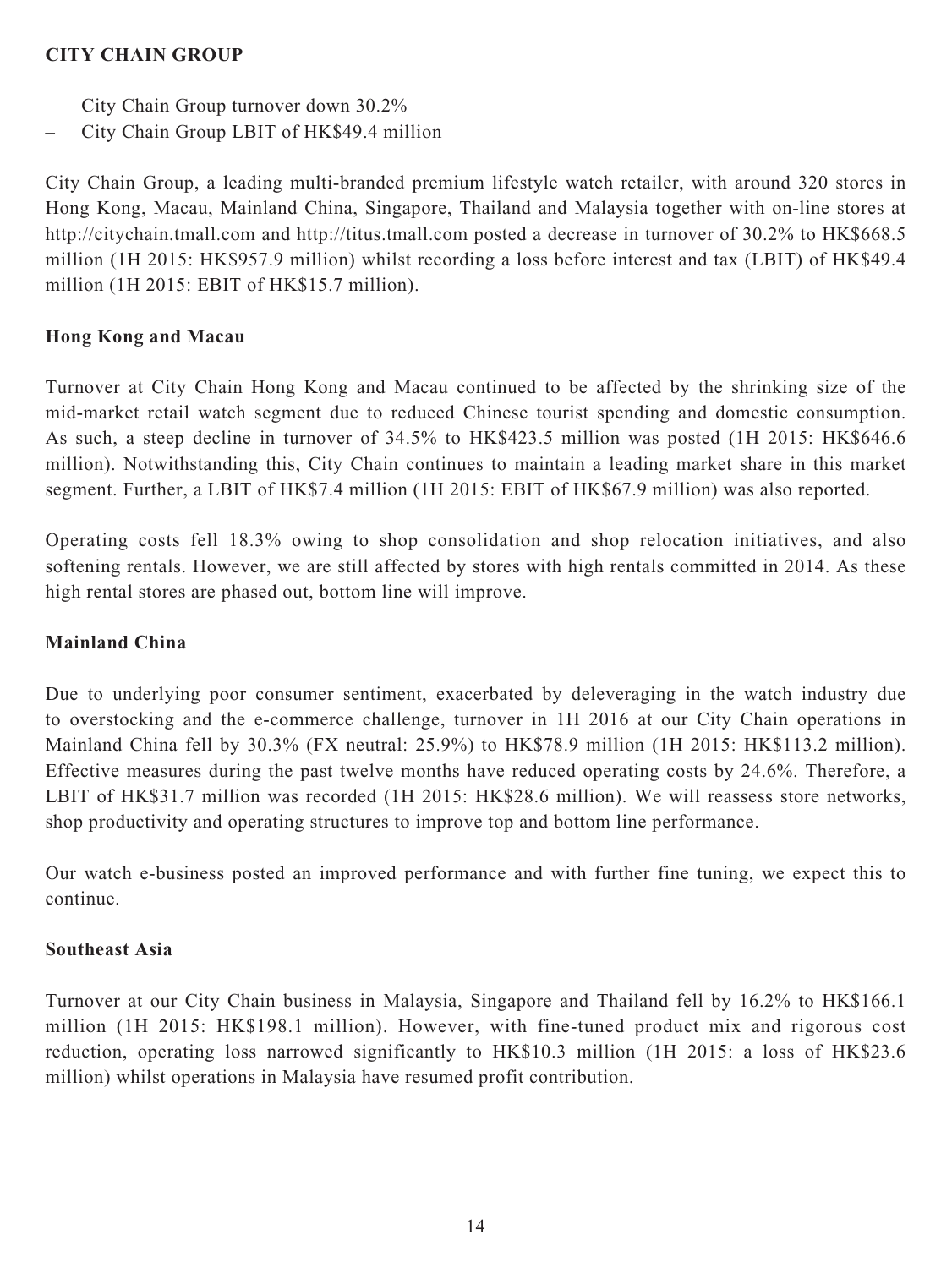### **OPTICAL 88 GROUP**

- Optical 88 Group turnover down 10.4%
- Optical 88 Group EBIT down 15.5% to HK\$15.2 million

Optical 88 Group, a leading retailer with around 210 stores providing professional eye care services in Hong Kong, Macau, Mainland China, Singapore, Thailand and Malaysia posted a decrease in turnover of 10.4% to HK\$518.9 million (1H 2015: HK\$579.1 million) and a corresponding decline in EBIT to HK\$15.2 million (1H 2015: EBIT of HK\$18.0 million). Excluding one-off charges, EBIT would have been HK\$23.1 million, a y-o-y increase of 28.3%. Despite fierce competition and the tough conditions, our Optical 88 business showed resilience.

# **Hong Kong and Macau**

Owing to cautious local consumption and reduced number of shops, turnover in Hong Kong and Macau fell 9.7% to HK\$367.5 million (1H 2015: HK\$407.1 million) but EBIT was maintained at HK\$36.8 million (1H 2015: HK\$36.9 million) with operating costs falling 9.3%.

Optical 88's entry into the Hong Kong market for hearing health care has been well received. As this business develops, we will see greater synergies between our eye care business and the hearing health care business.

### **Mainland China**

Weakened consumer spending and fierce price competition led to a decrease in turnover of 12.9% (FX neutral: 7.7%) to HK\$49.7 million (1H 2015: HK\$57.0 million). However, with provision of quality eye care services, product enhancement and a cut in shop operating costs, bottom line performance improved. LBIT fell by 44.6% to HK\$4.1 million (1H 2015: HK\$7.4 million).

### **Southeast Asia**

Our Southeast Asia operations posted a decrease in turnover of 11.5% to HK\$101.7 million (1H 2015: HK\$114.9 million). A wider LBIT of HK\$17.5 million (1H 2015: LBIT HK\$11.5 million) was recorded, largely attributable to a one-off charge. Disregarding this however, LBIT narrowed by 16.5% to HK\$9.6 million. The improved bottom line was mainly driven by improved operating efficiencies and stringent controls on operating costs.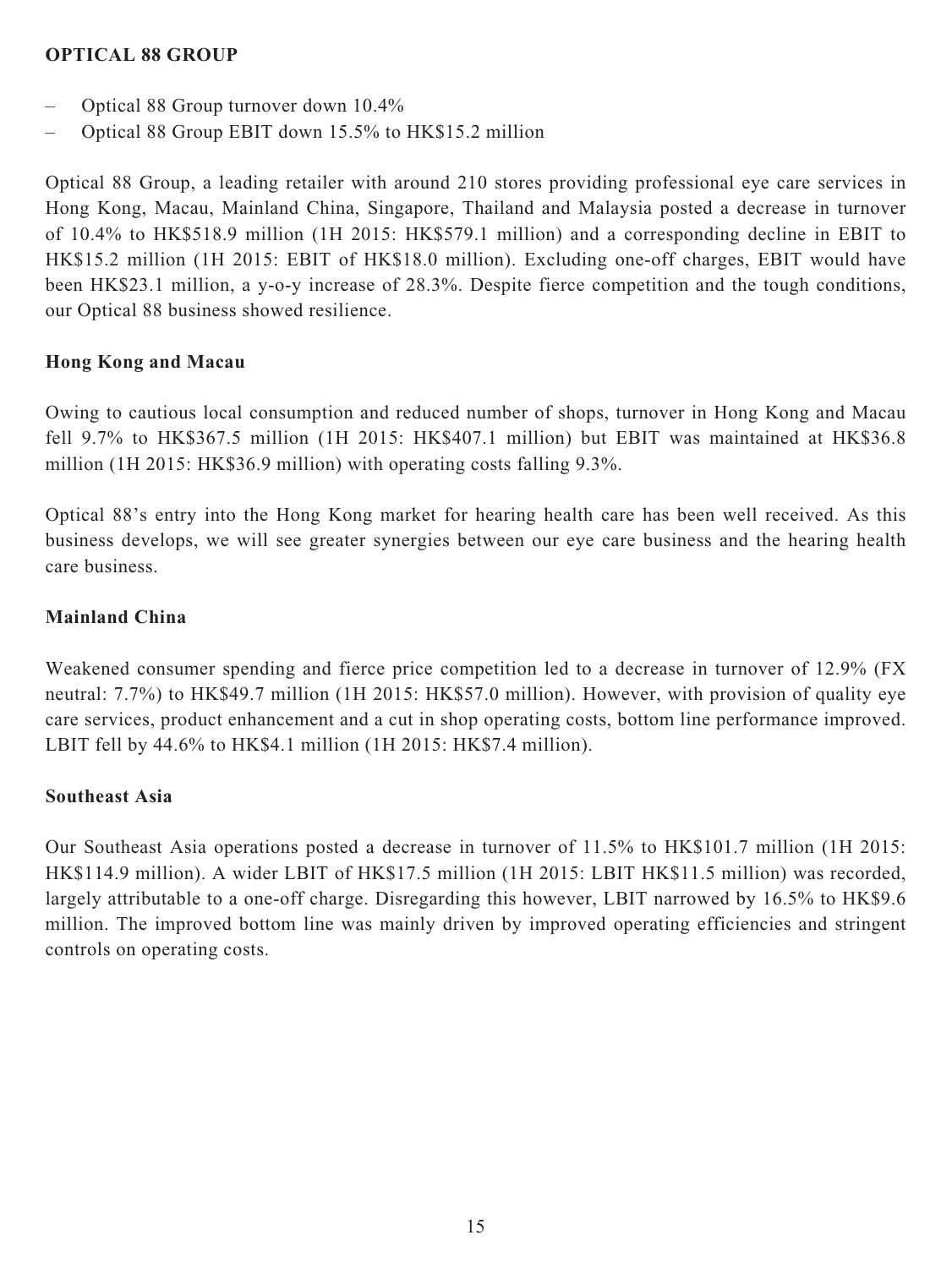### **eGG OPTICAL BOUTIQUE**

- eGG Group turnover up 23.7%
- eGG Hong Kong recorded an EBIT

As at September 2016, there are 28 eGG stores in Hong Kong and Macau, 44 stores in Mainland China and 8 stores in Southeast Asia together with an online store at https://eggyj.tmall.com. In 1H 2016, the eGG business continued to perform well as turnover increased by 23.7% (FX neutral: 26.5%) to HK\$99.6 million (1H 2015: HK\$80.5 million).

eGG Hong Kong has enjoyed a continuous rise in popularity amongst fast fashion and stylish consumers as positive same store sales growth was posted. Turnover increased by 26.1% to HK\$62.4 million (1H 2015: HK\$49.5 million) and a positive EBIT was recorded.

In Mainland China, due mainly to further shop rollouts, turnover was up 20.0% to HK\$37.2 million (1H 2015: HK\$31.0 million). The LBIT of eGG China widened to HK\$7.4 million (1H 2015: HK\$3.3 million) due partly to new store set up costs in South West China.

Although, we expect the positive momentum to continue into the 2H, nevertheless a prudent approach to shop rollout will be maintained and stringent cost control measures will continue to be in place.

# **SUPPLY CHAIN MANAGEMENT AND WHOLESALE TRADING**

This business division is made up of the Group's supply chain and watch wholesale (sole distributor for SEIKO in Hong Kong, Singapore and Malaysia) and optical wholesale units.

Despite the tough retail environment, particularly in Southeast Asia, turnover decreased slightly by 1.2% to HK\$166.6 million (1H 2015: HK\$168.7 million) and an EBIT of HK\$21.6 million (1H 2015: HK\$36.7 million) was recorded. Excluding the impact of an one-off fair value gain of HK\$14.1 million recorded in 1H 2015, EBIT fell slightly by 4.4%. With positive synergy between City Chain and Optical 88, our wholesale trading business continues to be a positive contributor.

# **OUTLOOK**

The Group continues to deliver quality products and services to expand our customer threshold with enhanced merchandising and customer shopping experiences. But, we expect external conditions over the next six months to remain challenging. As such, we will continue to adopt appropriate initiatives to maintain a stable cash flow and strong fiscal discipline. Stock reduction and tightened procurement measures will continue in the 2H to fasten stock turn and liquidity. We see room for a further reduction in operating costs (such as shop rentals and CAPEX) to improve performance.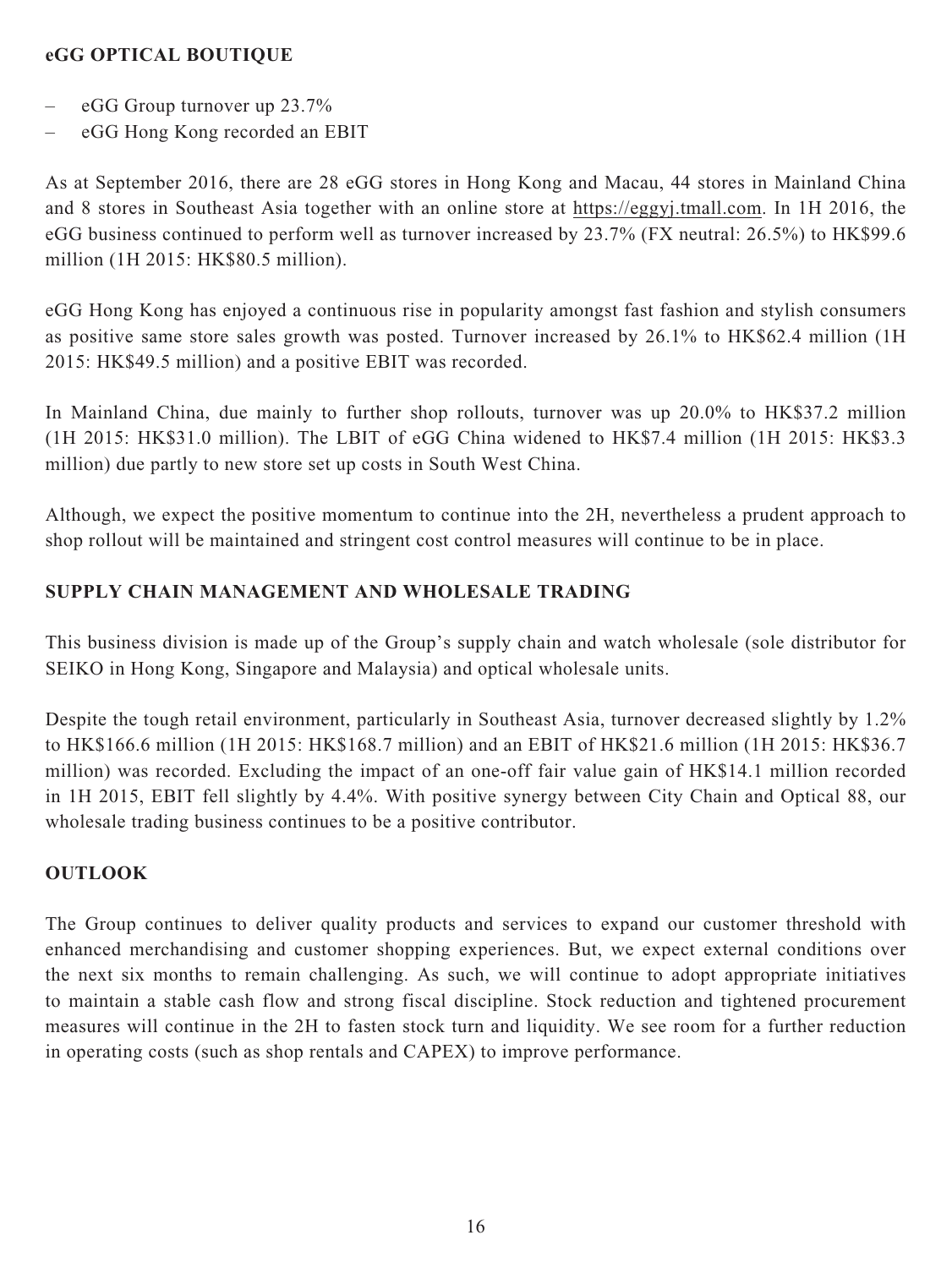### **FINANCE**

The Group's gearing ratio as at balance sheet date was 50.1% (at 31 March 2016: 42.4%). Group gearing ratio was calculated based on the Group's net debt of HK\$534.3 million (at 31 March 2016: HK\$521.7 million) and shareholders' funds of HK\$1,066.5 million (at 31 March 2016: HK\$1,229.8 million). The Group's net debt was calculated based on the Group's borrowings of HK\$1,117.0 million (at 31 March 2016: HK\$674.5 million) and convertible bonds of HK\$nil (at 31 March 2016: HK\$446.4 million) less the Group's bank balances and cash of HK\$582.7 million (at 31 March 2016: HK\$599.2 million).

Of the Group's borrowings at balance sheet date, HK\$1,100.5 million (at 31 March 2016: HK\$656.4 million) were repayable within 12 months.

Of the Group's borrowings, 2% (at 31 March 2016: 3%) were denominated in foreign currencies. The Group's bank borrowings denominated in Hong Kong Dollars were on a floating rate basis at either bank prime lending rates or short term inter-bank offer rates.

The Group does not use any financial instruments for hedging purposes.

The Group does not engage in speculative derivative trading.

As at 30 September 2016, the Group does not have any significant contingent liabilities.

The Group does not have plans for material investments or change of capital assets.

# **CAPITAL STRUCTURE OF THE GROUP**

There was no change in the capital structure of the Group during the period.

# **CHANGES IN THE COMPOSITION OF THE GROUP**

There was no change in the composition of the Group during the period.

# **NUMBER AND REMUNERATION OF EMPLOYEES, REMUNERATION POLICIES, BONUS AND TRAINING SCHEMES**

The Group's remuneration policies are reviewed on a regular basis and remuneration packages are in line with market practices in the relevant countries where the Group operates. As of 30 September 2016, the Group had 3,290 (at 30 September 2015: 3,864) employees.

# **DETAILS OF THE CHARGES ON GROUP ASSETS**

At 30 September 2016, certain of the Group's property, plant and equipment amounting to HK\$278 million (at 31 March 2016: HK\$284 million) were pledged to secure banking facilities granted to the Group.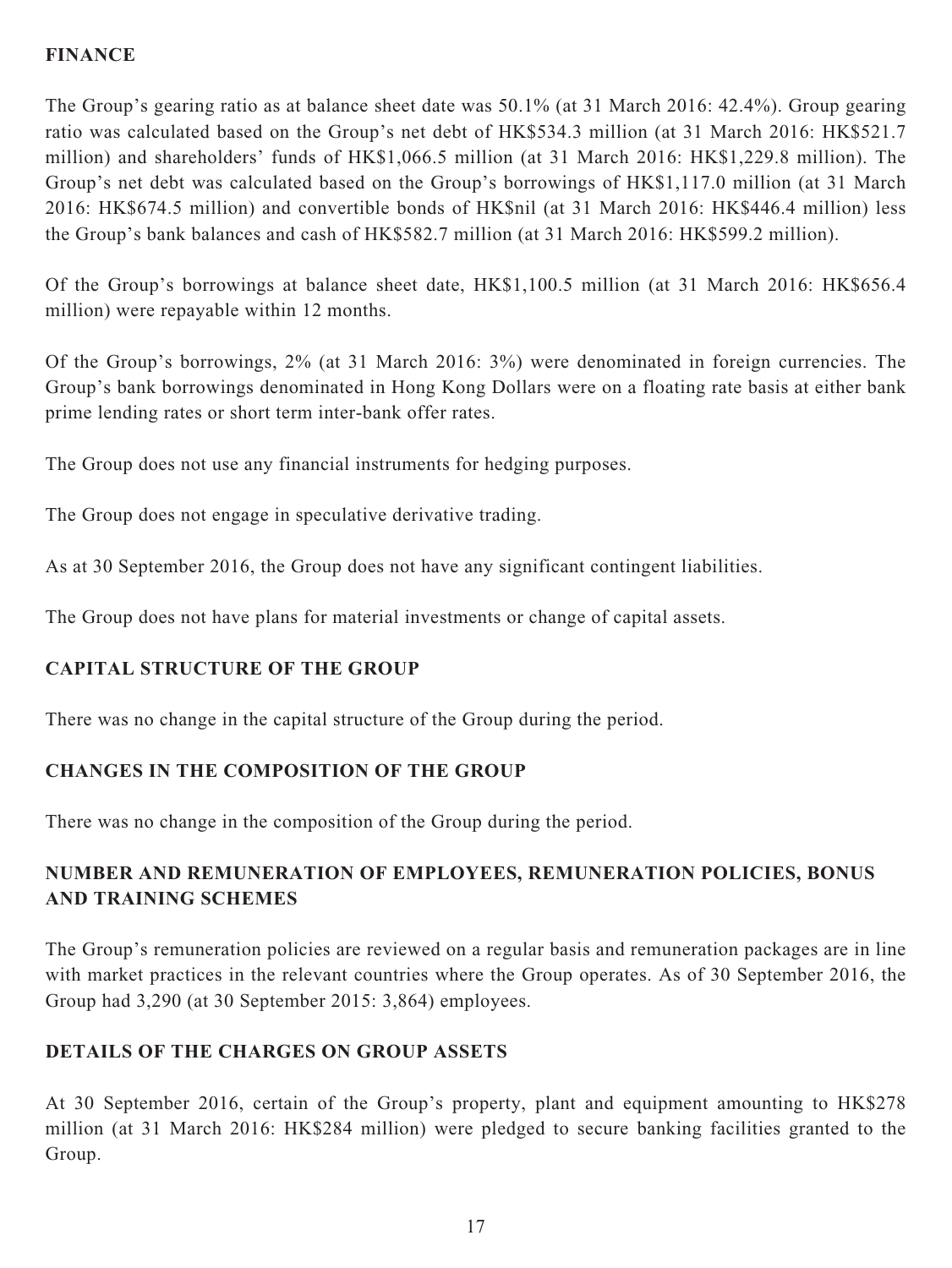### **PURCHASE, SALE OR REDEMPTION OF LISTED SECURITIES**

The Company has not redeemed any of its shares during the period. Neither the Company nor any of its subsidiaries has purchased or sold any of the Company's shares during the year.

## **CORPORATE GOVERNANCE**

During the six months ended 30 September 2016, the Company has complied with the Corporate Governance Code as set out in Appendix 14 of the Rules Governing the Listing of Securities on The Stock Exchange of Hong Kong Limited (the "Code"), except for the following deviations:

### **Code Provision A.2.1**

Under Code Provision A.2.1 of the Code, the roles of chairman and chief executive officer ("CEO") should be separate and should not be performed by the same individual. Under the current organisation structure of the Group, Mr. Joseph C.C. Wong is both Chairman and CEO of the Group. The Board is of the opinion that vesting the roles of both Chairman and CEO in Mr. Joseph C.C. Wong has the benefit of ensuring consistent leadership within the Group thus enabling more effective and efficient strategic planning and execution for the Group. Under this arrangement, the Board also believes that the balance of power and authority will not be compromised and is adequately ensured by the existing Board which comprises of experienced and competent individuals, with half of the Board being independent nonexecutive directors.

### **Code Provision A.4.2**

Under Code Provision A.4.2, every director, including those appointed for a specific term, should be subject to retirement by rotation at least once every three years. Not all directors of the Company retire strictly under Code Provision A.4.2 but in accordance with the Company's Bye-Laws. Bye-Law 110(A) stipulates that one-third of the directors of the Company who have been longest serving in office since their last election, except the Chairman or CEO, shall retire from office by rotation at each annual general meeting.

### **Code Provision B.1.2**

This Code deals with the terms of reference of a remuneration committee. The Company has adopted the terms of reference under Code Provision B.1.2(c)(i) except that the terms of reference do not include reviewing and determining the remuneration packages of senior management.

The Company believes that the remuneration packages of senior management should be the responsibility of the executive directors as they are in a better position to appraise their performance.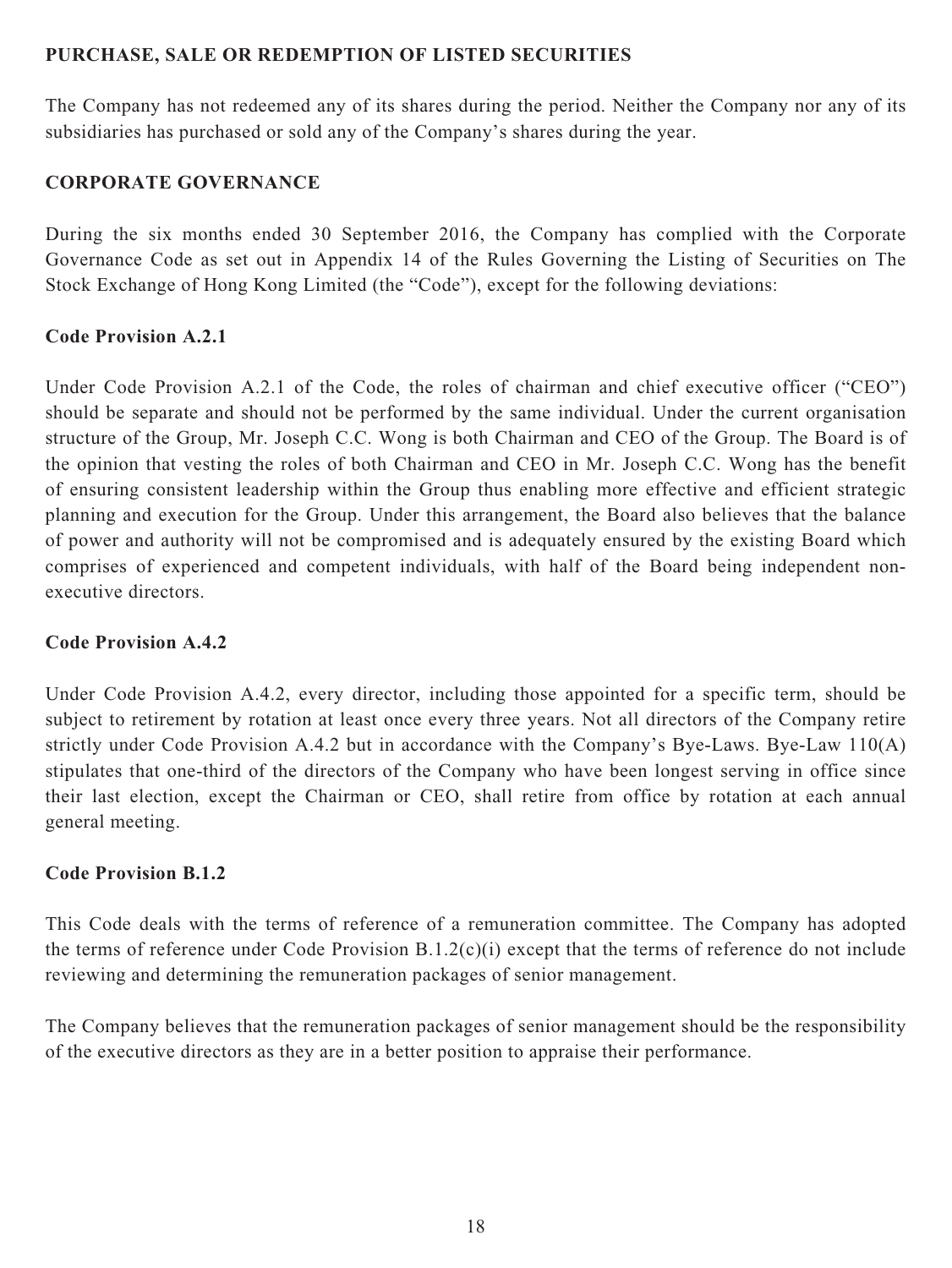### **Audit Committee**

On 21 November 2016, the Audit Committee together with the management of the Company reviewed the effectiveness of the systems of internal control throughout the Group for the six months ended 30 September 2016 and discussed auditing and financial reporting matters including review of the Group's results for the six months ended 30 September 2016 before they were presented to the Board of directors for approval.

#### **Remuneration Committee**

In September 2016 the Remuneration Committee determined (i) that the annual salaries of the executive directors remain unchanged and (ii) the annual bonus scheme for FY16/17 for its executive directors.

#### **Model Code for Securities Transactions by Directors of Listed Issuers**

The Company has adopted the Model Code for Securities Transactions by Directors of Listed Companies contained in Appendix 10 of the Listing Rules (the "Model Code") as the code of conduct regarding director's securities transactions.

The Company has also made specific enquiry of all its directors to ascertain whether they have complied with or whether there has been any non-compliance with the required standard set out in the Model Code.

All directors complied with the provisions of the Model Code during the six months ended 30 September 2016. Ms Ma Xuezheng (also known as Mary Ma) and Mr. Wong Yu Tsang Alex (also known as Alex Wong) confirmed compliance with the provisions of the Model Code from 1 April 2016 to the effective date of their resignations, on 15 September 2016.